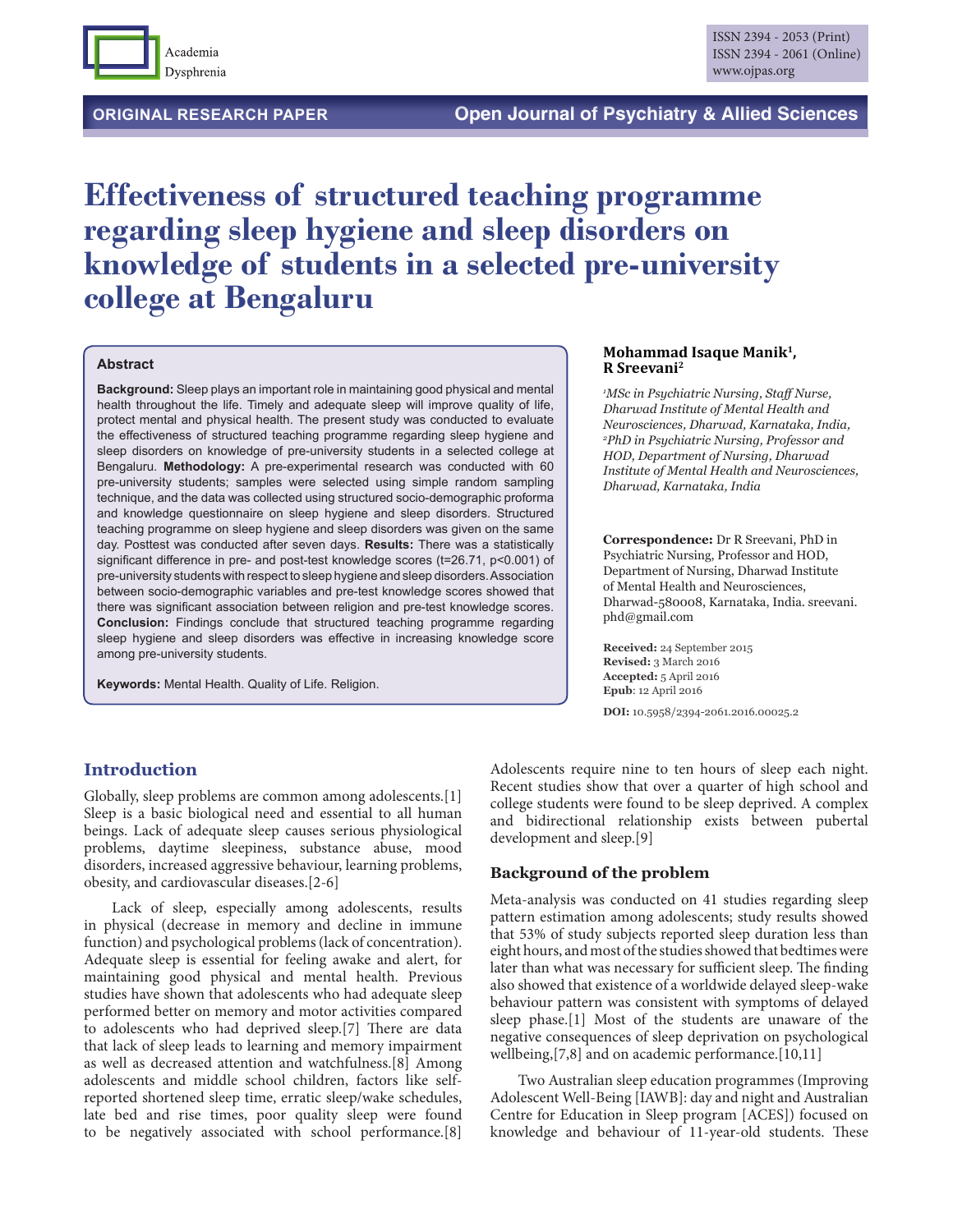programmes were classroom-based courses, consisting of four sessions, each with duration of 50 minutes. Both the studies showed an increase in knowledge scores with respect to sleep hygiene. More than 90% of students self-reported a need for ongoing sleep education within the school curriculum.[12,13]

In Japan, at a design engineering unit, a randomised controlled trial was conducted to evaluate the effectiveness of sleep hygiene education programme combined with behavioural approach programme on sleep quality among employees. Sleep quality was assessed using Athen Insomnia Scale. Employees were assigned to intervention and control groups. The intervention group attended a short term programme lasting for 30 minutes. This programme included sleep hygiene education and behavioural approaches to improve quality of sleep. The study results indicated that the quality of sleep among intervention group workers improved significantly compared to control group workers.[14]

A study was conducted to evaluate the effectiveness of supplementary internet-based sleep learning module to improve knowledge on sleep hygiene among psychology students. The internet-based education programme included information on sleep physiology and sleep hygiene techniques. Level of knowledge was assessed before and after exposure to the website content and at the end of the semester. The results showed that participants in supplementary sleep group had improvement in knowledge test scores. This study concluded that supplementary internet-based sleep learning module enhanced sleep knowledge scores and change of behaviour among students.[15]

Even though evidence shows that lack of sleep has effect on health and performance,[9] only few studies have examined the effectiveness of interventions on sleep outcome. Community awareness regarding sleep hygiene and consequences of lack of sleep are low; the only solution to address this issue is conducting sleep education programmes in schools and colleges.[10,11]

#### **Aim**

The present study was conducted with an aim to find out the effectiveness of structured teaching programme regarding sleep hygiene and sleep disorders on improving knowledge among pre-university students.

# **Research methodology**

## **Research design**

A pre-experimental design was adopted and 60 pre-university students participated in the study.

## **Setting**

The current study was conducted at the National Pre-University College, Basavangudi, Bengaluru, Karnataka.

## **Recruitment of participants**

The study obtained ethical permission from institutional ethical committee. Sixty pre-university college students who were studying second year pre-university course and willing to participate were selected by using simple random sampling technique. Students who were absent and suffering with any chronic medical or psychiatric illness (assessed by verifying attendance register and by asking general questions on sleep, appetite, activity level, health complaints) were excluded from the study. Written informed consent was obtained from students before proceeding with the study. The participants were informed about assessments, intervention, and their roles.

#### **Data collection procedure**

Participants were selected based on the set inclusion and exclusion criteria. The pre-test was administered to 60 preuniversity students regarding knowledge on sleep hygiene and sleep disorders by using structured knowledge questionnaire. Respondents took 45 minutes to complete the structured knowledge questionnaire. After pre-test, subjects were given structured teaching programme on sleep hygiene and sleep disorders on the same day for 90 minutes by using lecture and group discussion method. The structured teaching programme included topics on physiological changes during sleep, age, and recommended amount of sleep, importance of sleep, sleep hygiene tips, sleep disorders and its management. Post-test was conducted after seven days.

#### **Tools**

Information was obtained on participants' socio-demographic status, level of knowledge on sleep hygiene and sleep disorders. Socio-demographic details included age, gender, stream of education in pre-university course, religion, type of family, education status of the parents, father's occupation, mother's occupation, monthly income of the family, number of hours of daily sleeping and napping details. The structured knowledge questionnaire on sleep hygiene and sleep disorder was developed by the investigators. The questionnaire consists of 40 multiple choice questions, related to general information on sleep, sleep hygiene, and sleep disorders. For each correct answer, the score was one and for wrong answer, score was zero; the total score was 40. Score ranges from zero to 40. Adequate knowledge score is 31 and above (75-100%), moderate knowledge score 21-30 (50-74%), and inadequate knowledge score below 20 (below 50%). The content validity of the knowledge questionnaire was established by obtaining suggestions from seven experts in the field of psychiatric nursing. The reliability was established using split half method; the Spearman's Brown prophecy value was 0.98.

## **Data analysis**

The collected data were analysed using descriptive and inferential statistics. Frequencies and percentages were used to analyse the socio-demographic characteristics. The differences between pre- and post-test knowledge scores were analysed using paired t test; the association between sociodemographic variables with posttest knowledge scores was analysed using chi-square test.

## **Results**

Table 1 shows demographic details of the subjects.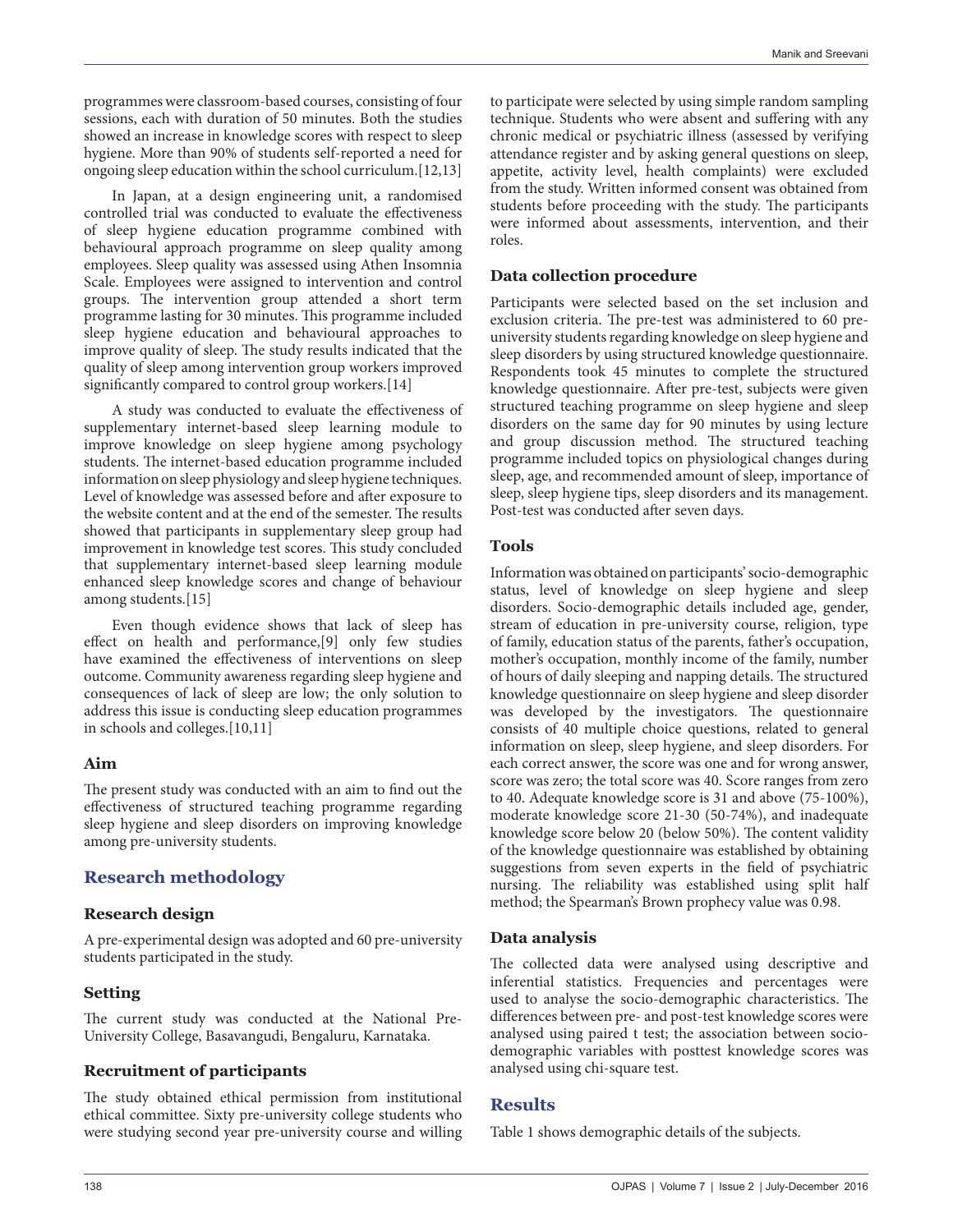Religion

Type of family

Stream of education

Fathers' educational status

Mothers' educational status

| <b>Table 1:</b> Frequency and percentage of socio-demographic data of<br>pre-university students (N=60) |               |                |  |
|---------------------------------------------------------------------------------------------------------|---------------|----------------|--|
| <b>Variables</b>                                                                                        | <b>Number</b> | <b>Percent</b> |  |
| Age group (years)                                                                                       |               |                |  |
| 16                                                                                                      | 10            | 16.66          |  |
| 17                                                                                                      | 40            | 66.66          |  |
| 18 and above                                                                                            | 10            | 16.66          |  |
| Gender                                                                                                  |               |                |  |
| Male                                                                                                    | 32            | 53.33          |  |

Female 28 46.66

Hindu 58 96.66 Muslim 1 1.66 Christian 1.66

Nuclear 46 76.66 Joint 10 16.66 Extended 6.66

Science 23.33 Arts 26.66

No formal education 6 8.33 Primary school 11 18.33 Secondary school 5 8.33 Pre-university course 22 31.66 Degree and above 17 28.33

No formal education and the set of the set of the set of the set of the set of the set of the set of the set o Primary school 8 13.33 Secondary school 19 31.66

**Table 1:** Frequency and percentage of socio-demographic data of

## **Table 1:** *(Continued)*

| rapie I. (Communed)              |               |                |
|----------------------------------|---------------|----------------|
| <b>Variables</b>                 | <b>Number</b> | <b>Percent</b> |
| Pre-university course            | 16            | 26.66          |
| Degree and above                 | 8             | 13.33          |
| Father's occupation              |               |                |
| Government employee              | 11            | 18.33          |
| Private employee                 | 14            | 23.33          |
| Business/self-employment         | 16            | 26.66          |
| Agriculturist                    | 10            | 16.66          |
| Daily wages                      | 9             | 15.00          |
| Mother's occupation              |               |                |
| Government employee              | 4             | 6.66           |
| Private employee                 | 7             | 11.66          |
| Business/self-employment         | 4             | 3.33           |
| Daily wages                      | 6             | 10.00          |
| Homemaker                        | 39            | 65.00          |
| Agriculturist                    | 2             | 3.33           |
| Family monthly income (Rs)       |               |                |
| 1000-4000                        | 5             | 8.30           |
| 4001-9000                        | 10            | 16.60          |
| 9001-14000                       | 18            | 30.00          |
| 14001 and above                  | 27            | 45.00          |
| Number of hours per day sleeping |               |                |
| 4 to 5                           | 2             | 3.33           |
| 5 to 6                           | 19            | 31.66          |
| 6 to 7                           | 16            | 26.66          |
| $7$ to $8$                       | 16            | 26.66          |
| 8 to 9                           | 7             | 11.66          |
| Habit of day time sleeping       |               |                |
| No                               | 44            | 73.33          |
| Yes                              | 16            | 26.66          |

*(Contd)...*

Table 2 showed that there was a significant difference between pre- and post-test knowledge scores of pre-university students regarding sleep hygiene and sleep disorders after attending the structured teaching programme. The mean pre-test knowledge score was 15.18±4.38 and post-test score was 32.01±2.23. The calculated paired test t=26.71; it was significant at 0.001 level.

Table 3 depicts that in pre-test, 88.3% (53) of respondents had inadequate knowledge (≤50%), 11.6% (seven) of respondents had moderate knowledge (51-75%), and none of them had adequate knowledge (>75%). In post-test, none of respondents had inadequate knowledge (≤50%), 23.3% (14) respondents had moderate knowledge (51-75%), and 76.6% (46) respondents had adequate knowledge (>75%).

The association between demographic variables and pre-test knowledge scores showed statistically significant association between religion and pre-test knowledge scores (χ2 **=**7.80) (Table 4).

# **Discussion**

The objectives of the present study were to assess knowledge regarding sleep hygiene and sleep disorders, implementing and evaluating structured teaching programme regarding sleep hygiene and sleep disorders among pre-university students. The present study confirms that the overall mean knowledge score in pre-test was 15.18±4.38 (maximum score 37). This shows that there is lack of knowledge regarding sleep hygiene and sleep disorders among the pre-university students. The majority (88.3%) of them had inadequate knowledge ( $\leq 50\%$ ) regarding sleep hygiene and sleep disorders. This study is supported by a similar study conducted on knowledge, beliefs, and practice of sleep among medical undergraduates of Tamil Nadu, India; 615 final-year medical undergraduates were given a self-administered, anonymous questionnaire to test their basic knowledge, prevailing beliefs regarding sleep including sleep hygiene, and their sleep practices. Results showed that medical undergraduates have insufficient knowledge with more misconceptions regarding sleep.[16]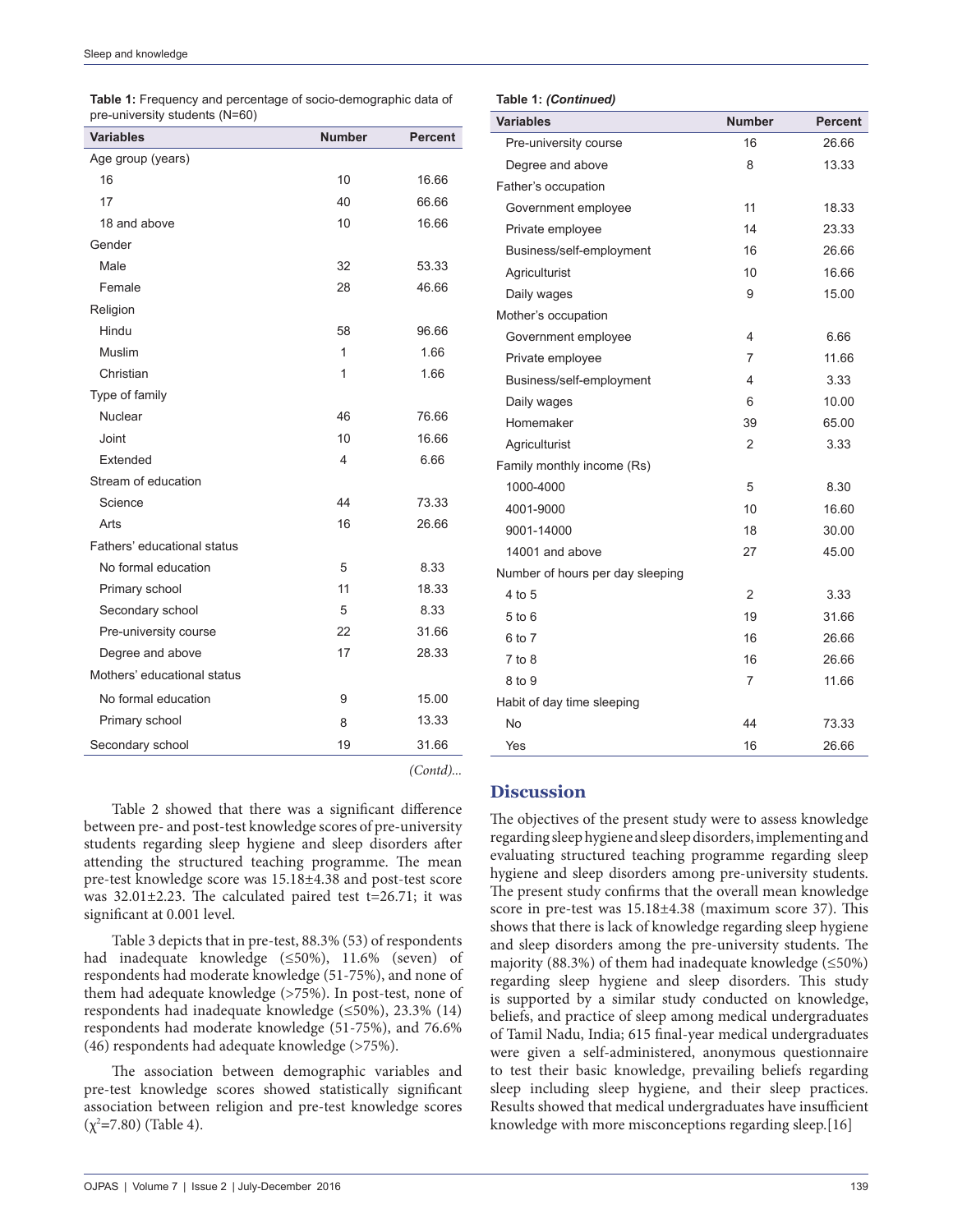| Table 2: Mean, standard deviation, and paired t test values of |
|----------------------------------------------------------------|
| pre- and post-test knowledge scores of pre-university students |
| regarding sleep hygiene and sleep disorders                    |

| <b>Aspects</b> | Respondents' knowledge<br><b>Maximum</b> |            |  | <b>Paired</b>           |       |        |
|----------------|------------------------------------------|------------|--|-------------------------|-------|--------|
|                | score                                    |            |  | Mean SD Mean (%) SD (%) |       | t test |
| Pre-test       | 37                                       | 15 18 4 38 |  | 38                      | 7 30  | 26 71* |
| Post-test      | 37                                       | 32 01 2 23 |  | 80                      | 3.73  |        |
| Enhancement    | 37                                       | 16 83 2 87 |  | 42                      | 4 7 9 |        |

\*Significant at 0.001 level

**Table 3:** Overall classification of respondents on knowledge level on sleep hygiene and sleep disorders (N=60)

| Knowledge  | Category        | <b>Classification of respondents</b> |       |                               |       |  |
|------------|-----------------|--------------------------------------|-------|-------------------------------|-------|--|
| level      | (%)             | <b>Pre-test</b>                      |       | Post-test                     |       |  |
|            |                 | <b>Number</b>                        |       | <b>Percent Number Percent</b> |       |  |
| Inadequate | $\leq 50$ score | 53                                   | 88.3  | 0                             | Ω     |  |
| Moderate   | 51-75 score     |                                      | 11 6  | 14                            | 23.3  |  |
| Adequate   | $>75$ score     | 0                                    | 0     | 46                            | 766   |  |
| Total      |                 | 60                                   | 100.0 | 60                            | 100.0 |  |

**Table 4:** Association between demographic variables and pretest knowledge scores (N=60)

| <b>Variables</b>            | $\chi^2$ value | df             | p-value  |
|-----------------------------|----------------|----------------|----------|
| Age group (years)           |                |                |          |
| 16                          | 0.080          | $\overline{2}$ | 0.96     |
| 17                          |                |                |          |
| 18 and above                |                |                |          |
| Gender                      |                |                |          |
| Male                        | 1.042          | 1              | 0.30     |
| Female                      |                |                |          |
| Religion                    |                |                |          |
| Hindu                       | 7.801          | 2              | $0.02*$  |
| Muslim                      |                |                |          |
| Christian                   |                |                |          |
| Type of family              |                |                |          |
| Nuclear                     | 0.639          | $\overline{2}$ | 0.72     |
| Joint                       |                |                |          |
| Extended                    |                |                |          |
| Stream of education         |                |                |          |
| Science                     | 2.881          | 1              | 0.08     |
| Arts                        |                |                |          |
| Fathers' educational status |                |                |          |
| No formal education         | 1.856          | 4              | 0.76     |
| Primary school              |                |                |          |
| Secondary school            |                |                |          |
| Pre-university course       |                |                |          |
| Degree and above            |                |                |          |
| Mothers' educational status |                |                |          |
| No formal education         | 7.141          | 4              | 0.12     |
|                             |                |                | (Contd). |

**Table 4:** *(Continued)*

| $i$ avic 4. (Continueu)          |                |    |         |
|----------------------------------|----------------|----|---------|
| <b>Variables</b>                 | $\chi^2$ value | df | p-value |
| Primary school                   |                |    |         |
| Secondary school                 |                |    |         |
| <b>PUC</b>                       |                |    |         |
| Degree and above                 |                |    |         |
| Father's occupation              |                |    |         |
| Government employee              | 2.556          | 4  | 0.63    |
| Private employee                 |                |    |         |
| Business/self employment         |                |    |         |
| Agriculturist                    |                |    |         |
| Daily wages                      |                |    |         |
| Mother's occupation              |                |    |         |
| Government employee              | 4.027          | 4  | 0.40    |
| Private employee                 |                |    |         |
| Business/self-employment         |                |    |         |
| Daily wages                      |                |    |         |
| Homemaker                        |                |    |         |
| Agriculturist                    |                |    |         |
| Family monthly income (Rs)       |                |    |         |
| 1000-4000                        | 1.132          | 3  | 0.76    |
| 4001-9000                        |                |    |         |
| 9001-14000                       |                |    |         |
| 14001 and above                  |                |    |         |
| Source of health information     |                |    |         |
| Curriculum/syllabus              | 2.142          | 4  | 0.70    |
| Books/Magazines/Journals         |                |    |         |
| Health personnel                 |                |    |         |
| Friends and neighbours           |                |    |         |
| Mass media                       |                |    |         |
| Number of hours per day sleeping |                |    |         |
| 4 to 5                           | 6.940          | 4  | 0.13    |
| 5 to 6                           |                |    |         |
| 6 to 7                           |                |    |         |
| 7 to 8                           |                |    |         |
| 8 to 9                           |                |    |         |
| Habit of day time sleeping       |                |    |         |
| No                               | 1.062          | 1  | 0.30    |
| Yes                              |                |    |         |

\*Significant at 0.05 level

Voinescu and Szentagotai-Tatar[17] measured the sleep hygiene awareness and self-reported quality of sleep among three age groups (young adults, adults, and middle aged adults). The study results showed that sleep hygiene awareness was moderate on the whole and significantly worse in young adults.[17]

The second objective of the present study was to assess effectiveness of structured teaching programme regarding sleep hygiene and sleep disorders on knowledge